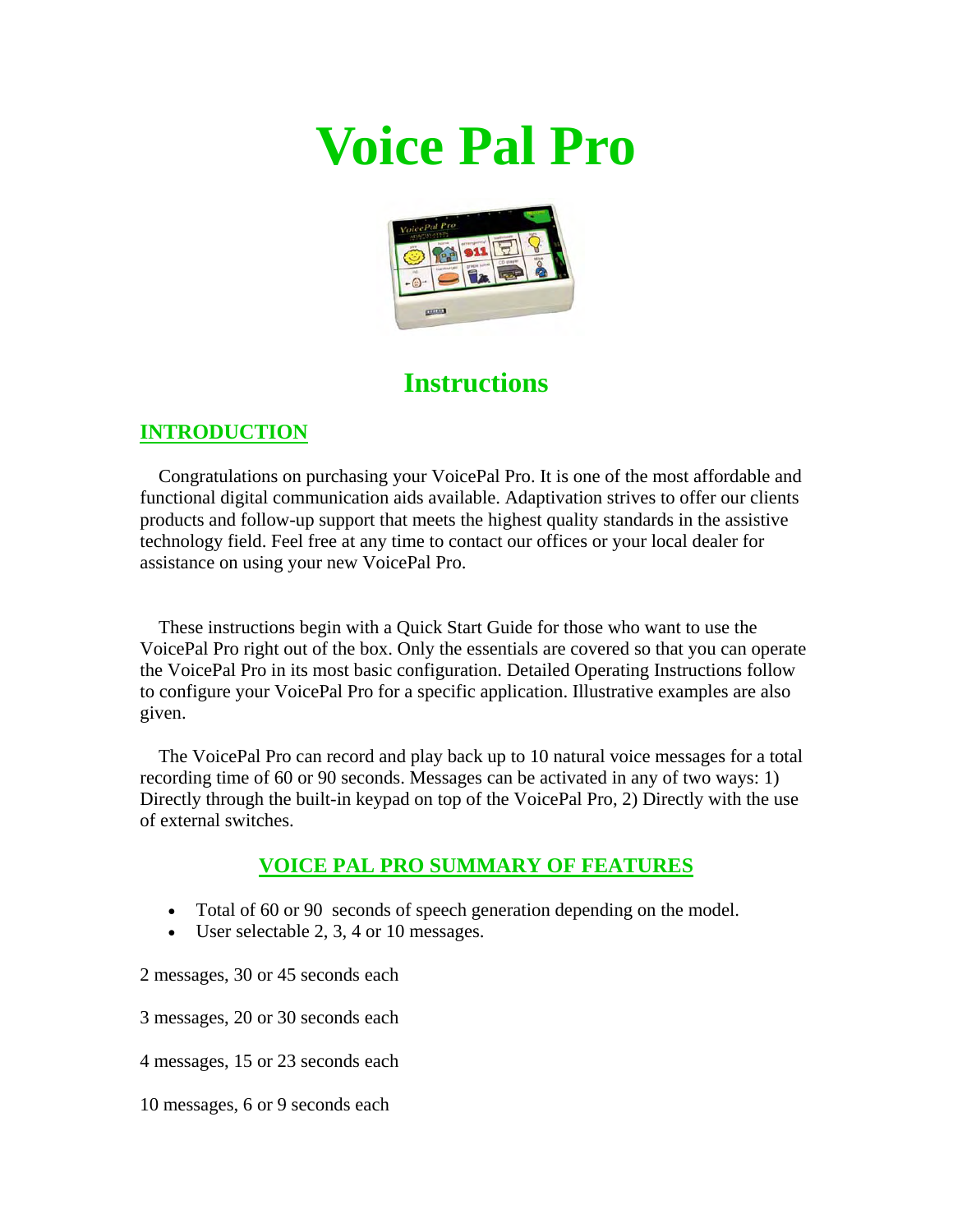- 10 front panel buttons select prerecorded natural voice messages.
- Message selection using external switches including Adaptivation's Taction Pads or Pal-Pads.
- Front pouch allows insertion of customized overlays.
- When 2, 3 or 4 message selection is used, front panel buttons are combined to form physically larger buttons.
- Variable delayed activation of messages.
- Automatically goes to "sleep" after a message repeats 10 consecutive times to save batteries.
- Four AA alkaline batteries last up to 6 months with normal use.
- Internal microphone to record messages.
- Internal amplified speaker with volume adjustment.
- External speaker jack for use with headphones, speaker, or audio amplifier.
- Two programmable relays control external battery operated devices when messages are selected.

## **QUICK START GUIDE**

This document uses the word "button" to refer to a specific physical button on the keypad. Any action involving buttons one through ten can also be performed by plugging in an external switch to the corresponding jack on the top edge of the VoicePal Pro. Dip Switches refer to the small slide switches numbered 1 through 6 located on the lower edge of the VoicePal Pro. "LED" is short for light emitting diode. It refers to the small red light used for recording on the VoicePal Pro.

1. Blank templates are included with your VoicePal Pro. Make an overlay with symbols appropriate for your application, then insert it into the pouch on the top of the VoicePal Pro. Boardmaker, by Mayer-Johnson, Inc., can also be used to create overlays for the VoicePal Pro. See the section on Overlays for more information.

 2. Insert the four AA batteries included with your VoicePal Pro. Make sure the batteries are installed correctly.

 3. Configure the VoicePal Pro to supply 10 messages. Set the DIP switches as shown below.

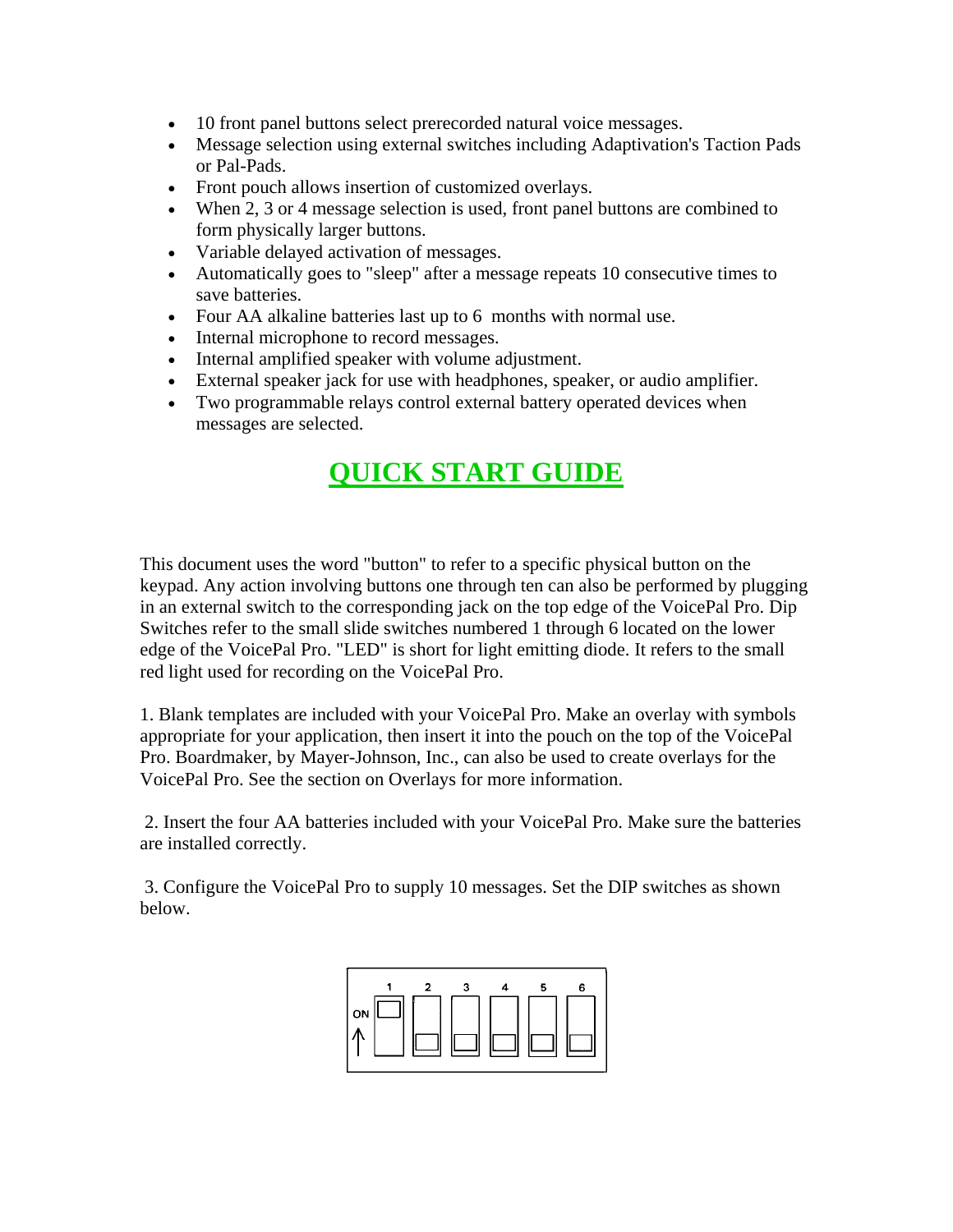#### **RECORDING MESSAGES**

1. Press and hold the Record button firmly. The Record LED will begin to flash. Continue holding the Record button until the Record LED goes solid (about two seconds), then release. The VoicePal Pro is now in record mode.

2. Get ready to talk, then press and hold button #1. Speak clearly about 12 inches away from the VoicePal Pro microphone (MIC).

3. When you are done talking, release button #1. (NOTE: As long as you are touching the button or external switch, the VoicePal Pro will be recording whether you are talking or not.)

4. Repeat step 2 and 3 to record other messages. (The messages can be recorded in any order. Also, you can re-record one message without having to re-record any other messages.)

5. Press and hold the Record button firmly. The Record LED will begin to flash. Continue holding the Record button until the Record LED goes out (about two seconds), then release. The VoicePal Pro is in its playback mode.

#### **PLAYING MESSAGES: DIRECT SELECTION**

1. Make sure the Record LED is not lit. If it is, press and hold the Record button until the Record LED turns off.

2. Make sure the volume knob is turned up.

3. Press Button #1 on the keypad or an external switch plugged into Jack #1. The message will play.

4. Repeat step 3 with the other keypad buttons.

#### **CONFIGURE THE VOICE PAL PRO TO SUPPLY ONLY TWO MESSAGES.**

1. 2 message templates are included with the VoicePal Pro. Make and overlay with appropriate symbols or pictures and slide it into the pouch.

2. Set the DIP switches as shown below.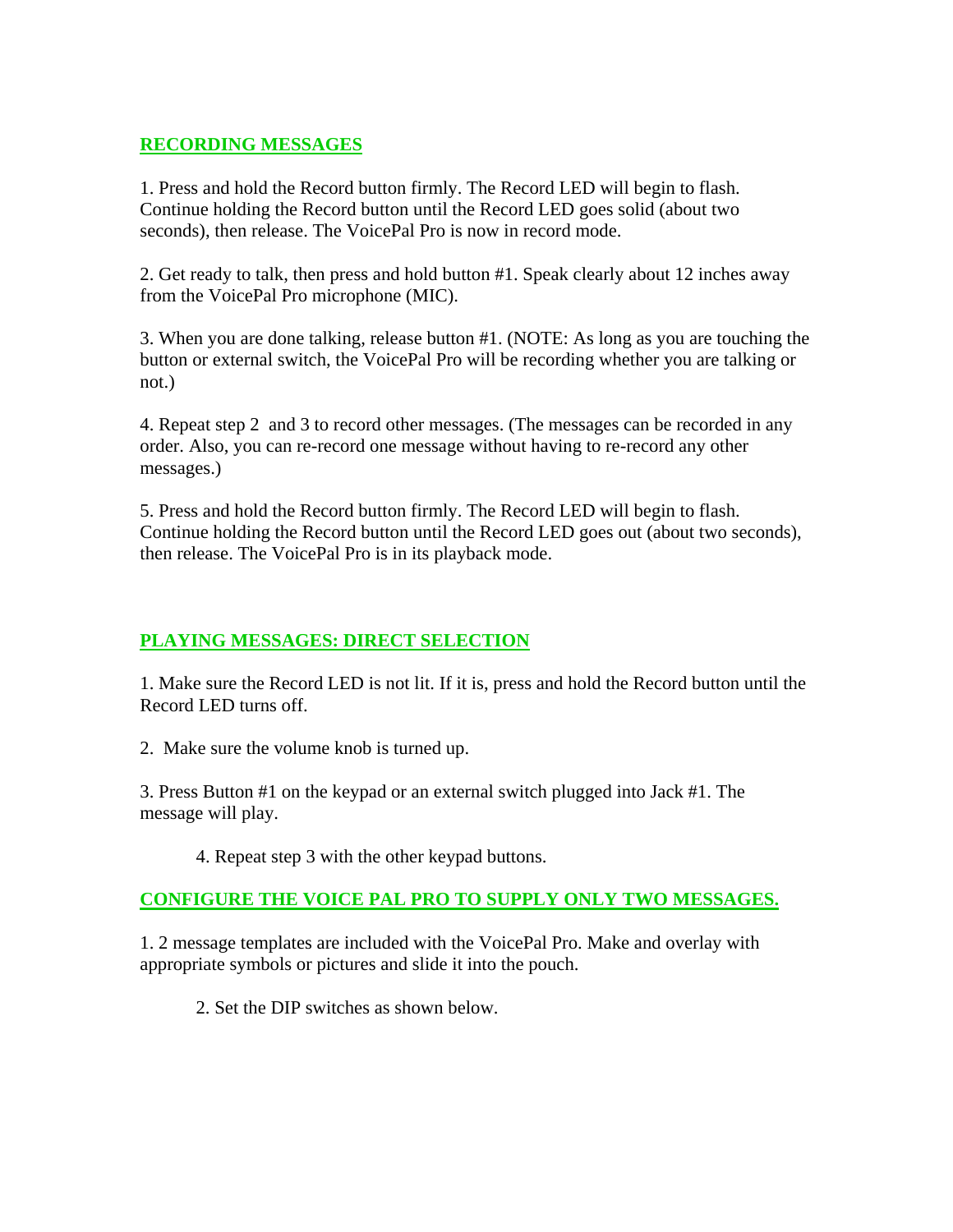

3. Buttons #1, #2, #6 & #7 act as one large button activating message 1. Likewise, buttons #4, #5, #9 and #10 activate message 2. There is a natural "dead space" in the area of buttons #3 and #8.

4. Record new messages as decribed earlier.

**Note:** When switching between 2, 3, 4, and 10 message modes, it is best to re-record the messages since the VoicePal Pro re-configures its memory each time.

**Please remember the Quick Start Guide is only intended to let you begin using the VoicePal Pro. To become familar with all the features and use it to its full potential you must read the "Detailed Operating Instructions".**

## **Detailed Operating Instructions**

### **BASIC FEATURES**

**General:** The VoicePal Pro provides a total of 60 or 90 seconds of recording time, depending on the version. The record time can be divided among two, three, four or ten messages. There are two main methods of selecting messages for playback: direct selection through the keypad and selection through external switches.

 With direct selection, the ten front panel buttons are used to select the desired message. Button 1 is in the upper left corner. Button 2 is the second one from the left on the top row and so on. Button 10 is in the lower right corner. There are ten jacks corresponding to buttons 1 through 10 that accept either external switches or Adaptivation's Taction Pads. Messages can be directly selected using these external switches in addition to the front panel buttons. You can custom create your own symbol or picture overlays and slip them in the VoicePal Pro's pouch. Templates are provided for each configuration to help you position pictures.

**Batteries:** The VoicePal Pro operates on four AA batteries. Alkaline, rechargeable alkaline, or rechargeable NiMH batteries are recommended. Under normal use, alkaline batteries can be expected to last up to 6 months.

**DIP Switches:** There are six DIP switches on the VoicePal Pro, designated as SW1 through SW6. These switches are used to configure various features on the VoicePal Pro.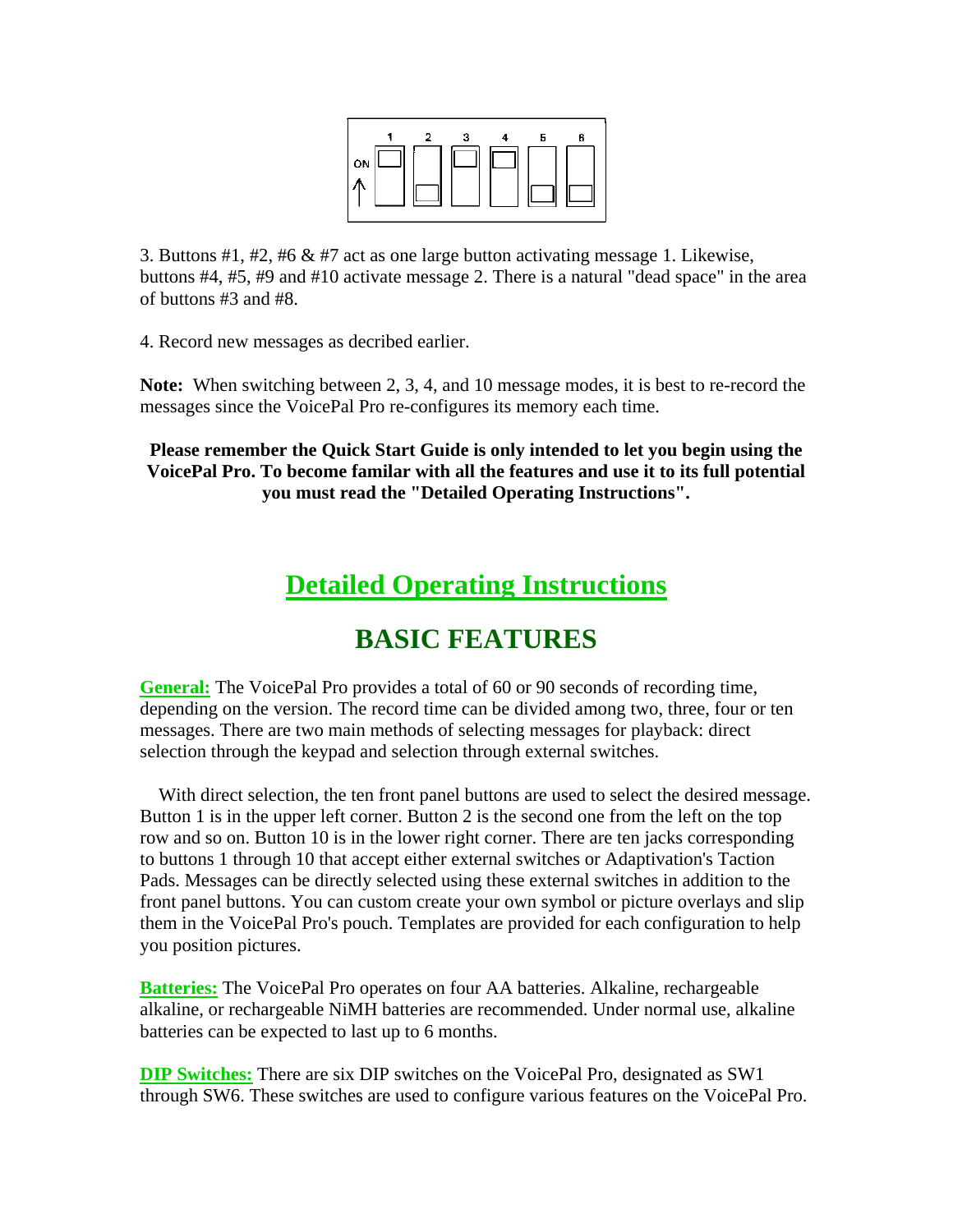The meanings of these features are summarized at the end of this manual. The VoicePal Pro can be in one of two states: Setup state, and Active state. The Setup state is used to program various options that affect the way the VoicePal Pro operates. TheVoicePal Pro is placed in the Active state by placing SW1 in the ON position. **To record messages or to play them back, the VoicePal Pro must be in the Active state.** The VoicePal Pro is placed in the Setup state by placing SW1 in the OFF position. The following chart contains Dip switch settings and can be found on the back of your VoicePal Pro. This chart can be used as a quick reference guide to programming.

#### **Active State Switch 1=ON \*Factory Default Settings**

|                 | <b>SW2 Not Used</b> |                                |            | <b>SW5 Repeat Messages</b> |
|-----------------|---------------------|--------------------------------|------------|----------------------------|
|                 |                     |                                | ON         | No                         |
|                 |                     |                                | <b>OFF</b> | Yes                        |
| SW <sub>3</sub> | SW <sub>4</sub>     | <b>Keypad</b><br>Configuration |            |                            |
| ON              | ON                  | 2 Messages                     |            |                            |
| ON              | <b>OFF</b>          | 3 Messages                     |            |                            |
| <b>OFF</b>      | ON                  | 4 Messages                     |            |                            |
| OFF             | OFF                 | 10 Messages                    |            |                            |

**Setup State Switch 1=OFF\***

#### **To memorize settings in SETUP STATE press REC button until it lights up.**

|    |            |            |            |                           | SW2 SW3 SW4 SW5 SW6 Function                                         |
|----|------------|------------|------------|---------------------------|----------------------------------------------------------------------|
|    |            |            |            | <b>Delayed Activation</b> |                                                                      |
| ON | ON         | ON         | ON         | ON                        | 0 Seconds*                                                           |
| ON | ON         | ON         | <b>OFF</b> | ON                        | $1/2$ Second                                                         |
| ON | ON         | <b>OFF</b> | ON         | ON                        | 1 Seconds                                                            |
| ON | ON         | <b>OFF</b> | <b>OFF</b> | ON                        | $11/2$ Seconds                                                       |
|    |            |            |            |                           | <b>Clear All Relays from Selected</b>                                |
|    |            |            | Message(s) |                           |                                                                      |
| OΝ | <b>OFF</b> | <b>OFF</b> | <b>OFF</b> | OFF                       | Press button 1-<br>10 <sub>to</sub><br>disconnect all<br>relays from |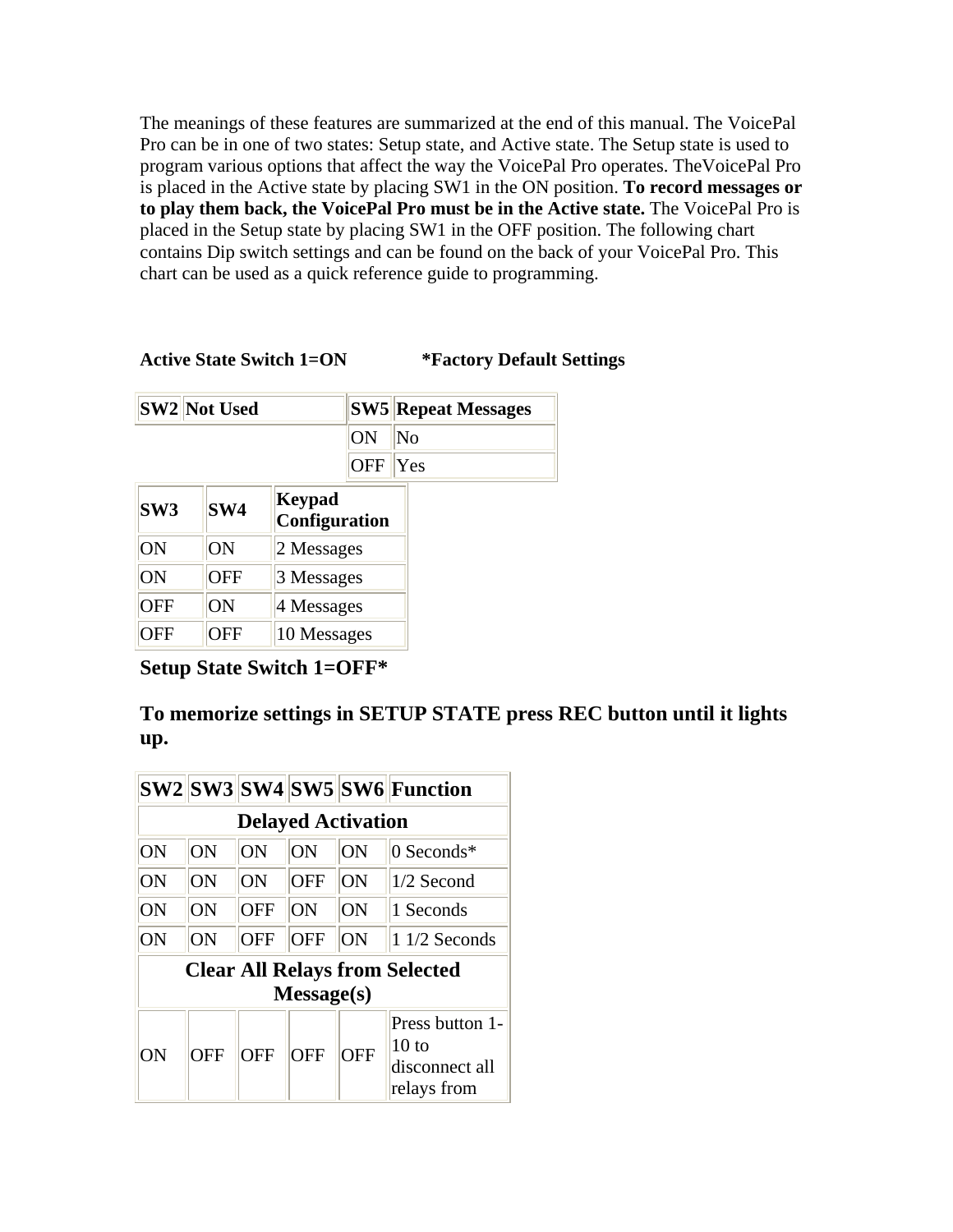|            |                                   |            |                        |    | corresponding<br>messages.                                                                                                       |
|------------|-----------------------------------|------------|------------------------|----|----------------------------------------------------------------------------------------------------------------------------------|
|            |                                   |            | <b>Relay A Control</b> |    |                                                                                                                                  |
|            |                                   |            |                        |    | Press button 1-10 to attach selected relay to<br>corresponding message. Press REC to detach<br>selected relay from all messages. |
| <b>OFF</b> | ON                                | ON         | ON                     | ON | Duration of<br>Message                                                                                                           |
| <b>OFF</b> | ON                                | ON         | <b>OFF</b>             | ON | 0 Second<br>Delay                                                                                                                |
| <b>OFF</b> | ON                                | <b>OFF</b> | ON                     | ON | 2 Second<br>Delay                                                                                                                |
| <b>OFF</b> | ON                                | <b>OFF</b> | <b>OFF</b>             | ON | 6 Second<br>Delay                                                                                                                |
|            |                                   |            | <b>Relay B Control</b> |    |                                                                                                                                  |
|            | selected relay from all messages. |            |                        |    | Press button 1-10 to attach selected relay to<br>corresponding message. Press REC to detach                                      |
| ON         | <b>OFF</b>                        | ON         | ON                     | ON | Duration of<br>Message                                                                                                           |
| ON         | OFF                               | ON         | <b>OFF</b>             | ON | 0 Second<br>Delay                                                                                                                |

| ON | OFF ON |             | $\ OFF\ $ | <b>ON</b> | IU JELUIIU<br>Delay |
|----|--------|-------------|-----------|-----------|---------------------|
| ON |        | OFF OFF ON  |           | ON        | 2 Second<br>Delay   |
| ON |        | OFF OFF OFF |           | <b>ON</b> | $6$ Second<br>Delay |

**Message Configuration:** The VoicePal Pro can be configured to supply either two, three, four or ten messages, depending on the operator's needs. Message configuration is adjusted in the Active state. You should record new messages if you wish to switch between 2, 3, 4, and 10 message modes. For beginning operators, it may be necessary to configure the VoicePal Pro to supply only two messages. As the operator becomes proficient with two messages, the VoicePal Pro can be configured to supply three messages, then four, then ten.

**Ten Messages:** SW1=ON (Active state), SW3=OFF, SW4=OFF. Pressing button #1 selects message one. Pressing button #2 selects message two, etc. Each message can be up to 6 seconds (9 with the 90 second model).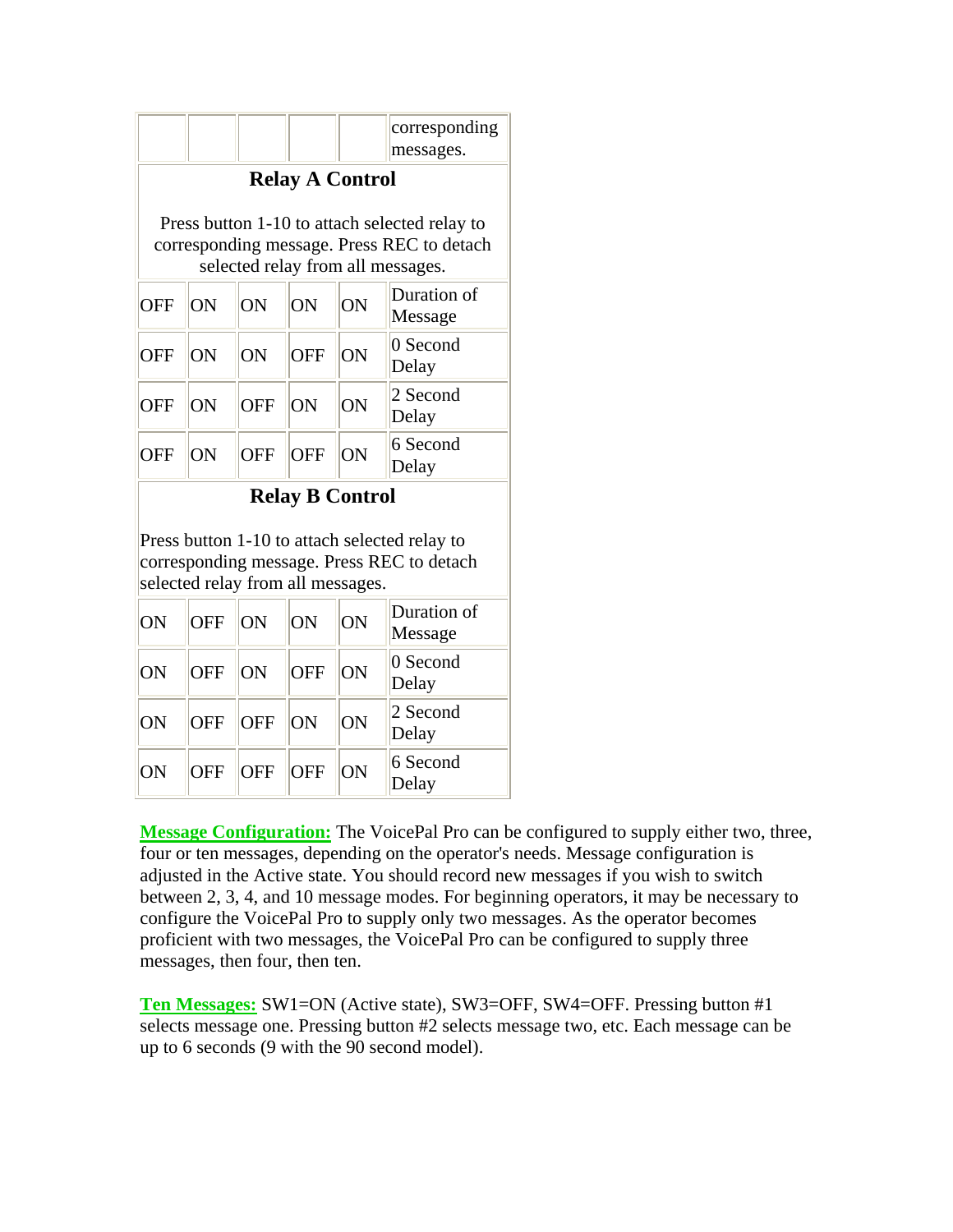**Four Messages:** SW1=ON (Active state), SW3=OFF, SW4=ON. Pressing button #1 or #2 selects message one. Pressing button #4 or #5 selects message two. Pressing button #6 or #7 selects message three. Pressing button #9 or #10 selects message four. Each message can be up to 15 seconds (22 with the 90 second model). The space between the right and left halves is intentional dead space.

**Three Messages:** SW1=ON (Active state), SW3=ON, SW4=OFF. Pressing button #1 or #6 selects message one. Pressing button #3 or #8 selects message two. Pressing button #5 or #10 selects message three. Each message can be up to 20 seconds (30 seconds with the 90 second model). The space between 1, 2 and 3 is intentional dead space.



**Two Messages:** SW1=ON (Active state), SW3=ON, SW4=ON. Pressing button #1, #2, #6 or #7 selects message one. Pressing button #4, #5, #9 or #10 selects message two. Each message can be up to 30 seconds (45 seconds with the 90 second model). The space between messages 1 and 2 is intentional dead space.

| ٠ |
|---|
|   |
|   |

**Recording Messages:** Recording messages is done while in the Active state (SW1=ON). To place the VoicePal Pro in record mode:

Step 1: Firmly press and hold the REC button.

 *LED will begin to flash. After about two seconds of pressing the REC button, the LED turns solid.*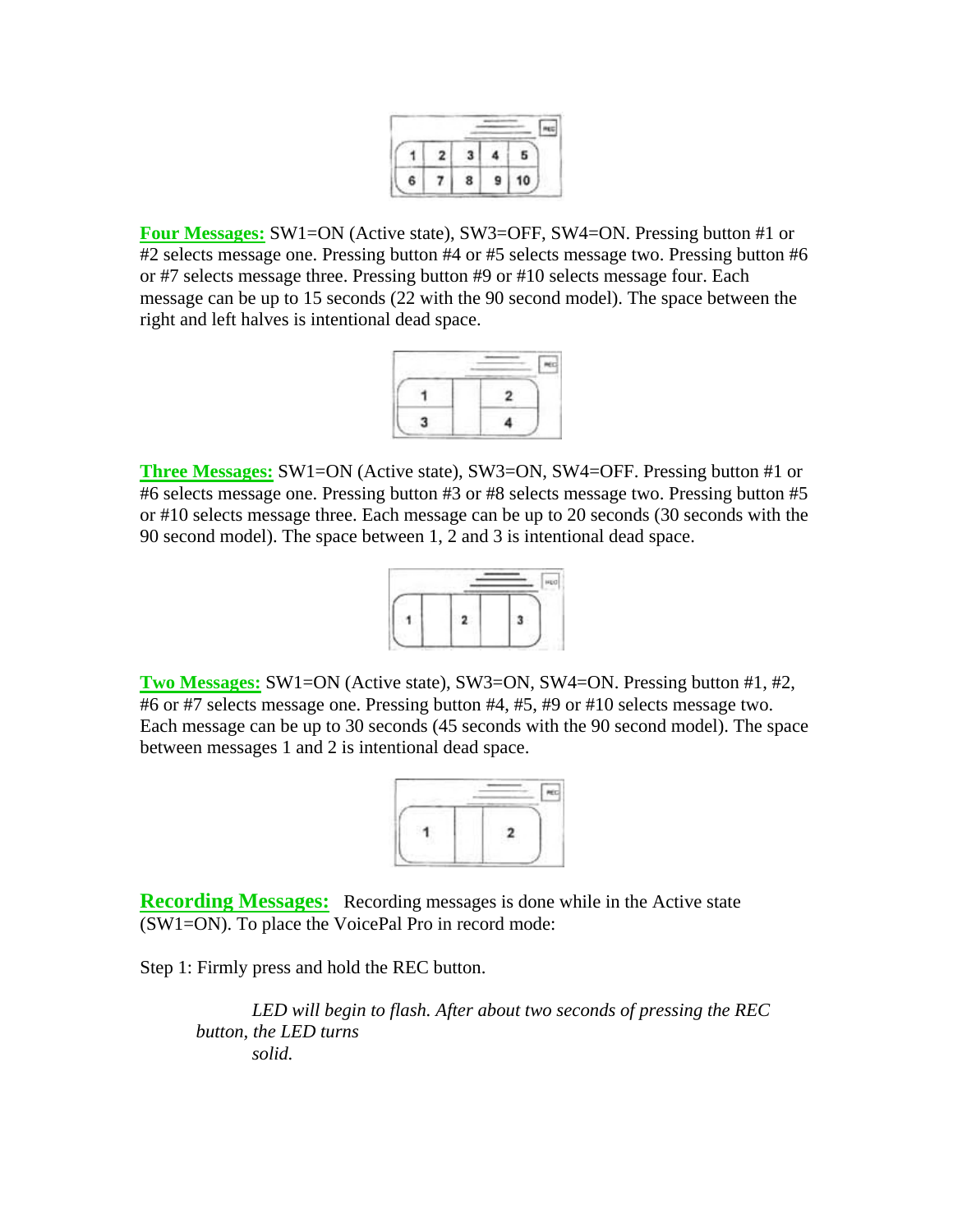Step 2: Release the REC button.

 *You are now in record mode.*

Step 3: To record a message, press and hold the desired front panel button or external button, and begin speaking.

 *Release the button when the message is complete.*

Step 4: Press and hold the REC button until the flashing record LED turns off.

 *The VoicePal Pro is now in playback mode.*

**Repeat Mode:** When a message is selected, usually one releases the button once the message begins playing. If the operator holds the button through the end of the message, the message will continue repeating. The repeat mode is controlled by SW5 in the Active state. SW5=ON, the message will repeat only once whether the button or switch is continually held or released. SW5=OFF, the message will continue to repeat (up to 10 times) until the button or switch is released.

**Delayed Activation:** Typically when a keypad or external button is pressed, the corresponding message plays back immediately. A  $\frac{1}{2}$ , 1, or  $1\frac{1}{2}$  second delay can be added. This means that the keypad or external switch must be held down for the length of the delay before a message plays. This is particularly helpful for two reasons. First, in the case of Taction Pads stuck to objects, the person has time to feel each object to identify if it is the one of choice.When the desired object is found, the person holds his or her hand on it for the predetermined delay period. Delayed activation is also helpful if a person drags their hand across the keypad before reaching the button of choice. A message will play only if the person's hand stays on the button for the delay period. Delayed activation has no effect in Record Mode. Delayed Activation is adjusted while in the Setup state  $(SW1=OFF)$ .

**Example 1 : The following example shows how to configure the VoicePal Pro for a ½ second delay**.

Step 1: Note the current settings of SW2 through SW6 for later use.

Step 2: Set  $SW1 = OFF$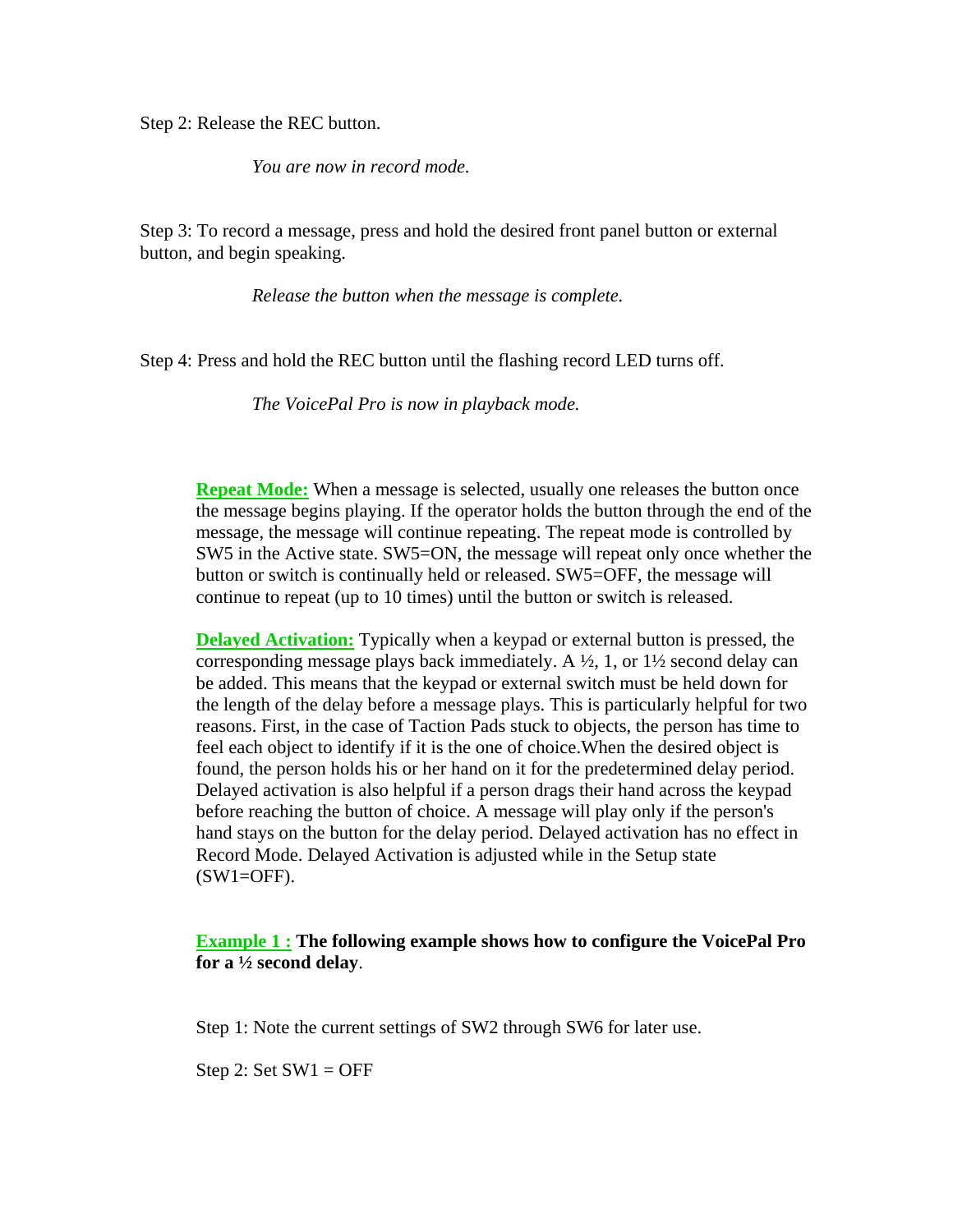#### *Places VoicePal Pro in the Setup state*

Step 3: Set SW2 through SW6= ON, ON, ON, OFF, ON

Step 4: Press Record button once. The LED will flash.

 *Sets delayed activation to ½ second.*

Step 5: Set  $SW1 = ON$ 

 *Returns VoicePal Pro to Active state.*

Step 6: Return SW2 through SW6 to their previous settings.

Press and hold a button for at least ½ second to activate a message. The same procedure would be used to configure for other delayed activation times.

### **Relay Operation**

**General:** The VoicePal Pro has two internal relays that act as switches to turn battery operated devices on and off. The relays can be set to activate in any message configuration, and utilizing any mode (direct selection or external switches). The relays can be set to activate deviceswhile the message plays, immediately following the message, or after a preset delay follwing the message (reinforcement delay).

 Environmental control units such as the FreeSwitch, FreeHand, and switch, latch, timing devices such as the LinkSwitch can be used to give the relays latch and timing capabilities.

Note: A distiction is made between button number and message location number. Button number refers to the 10 active areas on the keypad used for assigning messages to the relay. Message location number refers to the area on the keypad in which the message can be found when activating the relay. This will vary depending on the message configuration (2, 3, 4, or 10) of the VoicePal Pro. It may be helpful to know what message configuration you intend to use before you begin programming. This will aid in correctly matching the button number to the message location you intended. If the message configuration is changed, the VoicePal Pro will automatically reasign the relay to its new location in that configuration. The diagrams under "Message Configuration" show the message location number for each configuration.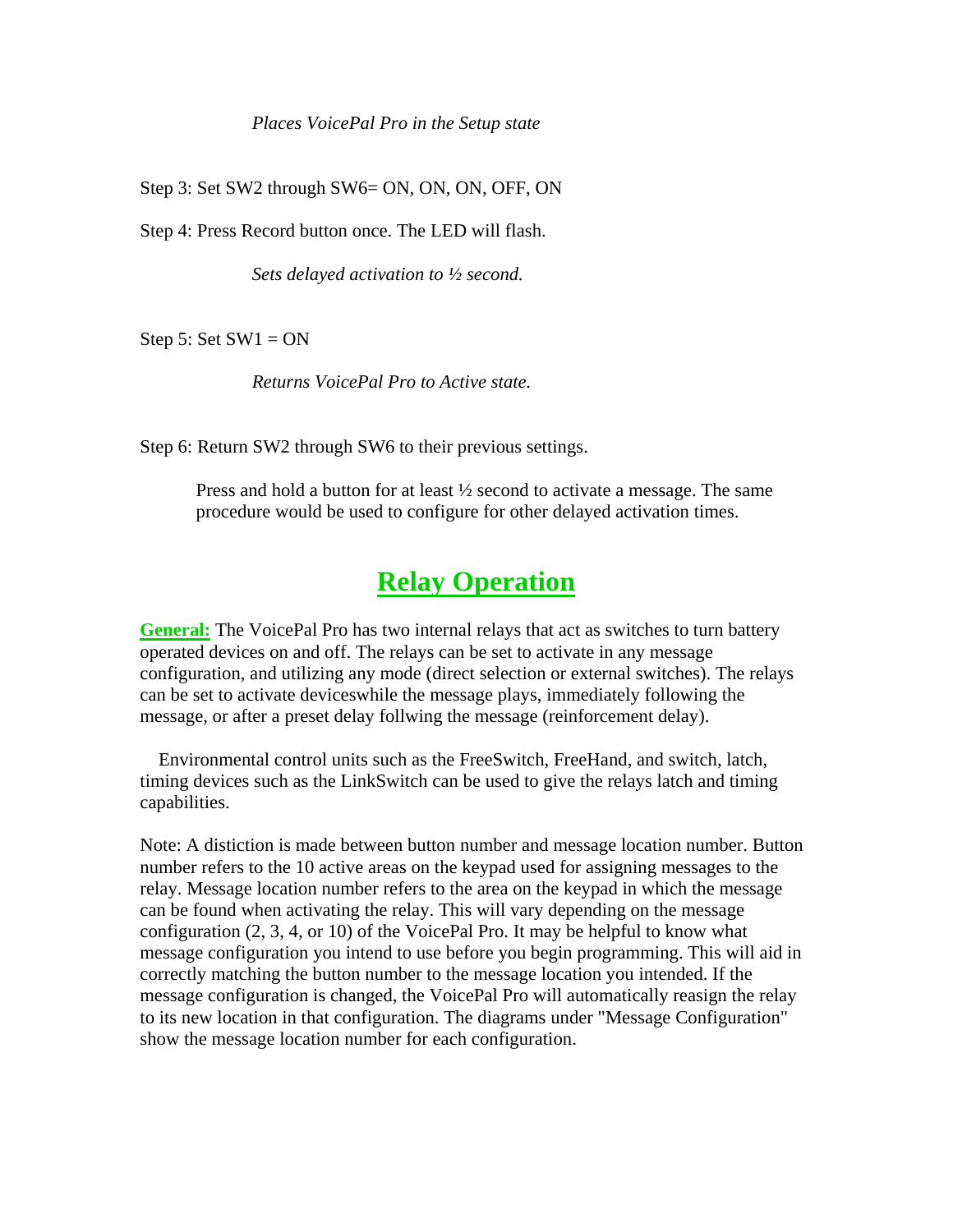**Clearing Relays:** It is a good idea to clear relays before you begin to program. This will ensure that all previous programming is eliminated and won't interfere with your attampts to program the relays.

#### **To clear the relays:**

- 1. Place the Pro in the Setup state (SW1=OFF).
- 2. Set SW2 through SW6 = ON, OFF, OFF, OFF, OFF.
- 3. Press all the buttons (1-10) once.
- 4. Return to the Active state (SW1=ON).

**Reinforcement Delay:** This refers to the amount of time between the end of the message played and the activation of the device. The delay can be set for 2, 4 or 6 seconds. If no delay is desired, the relay can be set to activate the device immediately as soon as the message starts, or as soon as the message ends. The table at the end of this manual and on the back of your VoicePal Pro will show the correct settings for programming the relays.

**Connecting External Devices:** The upper right hand corner of the VoicePal Pro has two jacks labeled "A" and "B". Plug the device which you intend to activate utilizing a standard 1/8" (3.5mm) plug into the jack corresponding to the relay being utilized. Remember the FreeSwitch, FreeHand, and LinkSwitch can be used to enhance timing and latching capabilities. The following diagram illustrates a typical relay setup using the VoicePal Pro hooked into a LinkSwitch and also plugged into a battery adapted toy.



**Programming Relays:** The order in which features are programmed does not make a difference. The following examples assume that hte VoicePal Pro has been configured, a mode of operation (direct selection, or external switch) has been programmed, and the messages are recorded.

**Example 9: Program Relay A to be activated by message1. The relay will activate an adapted toy for the duration of the message.**

Step 1: Plug toy into relay A.

 *Use a cable connector if necessary*.

Step 2 : Note the current settings of SW2 through SW6.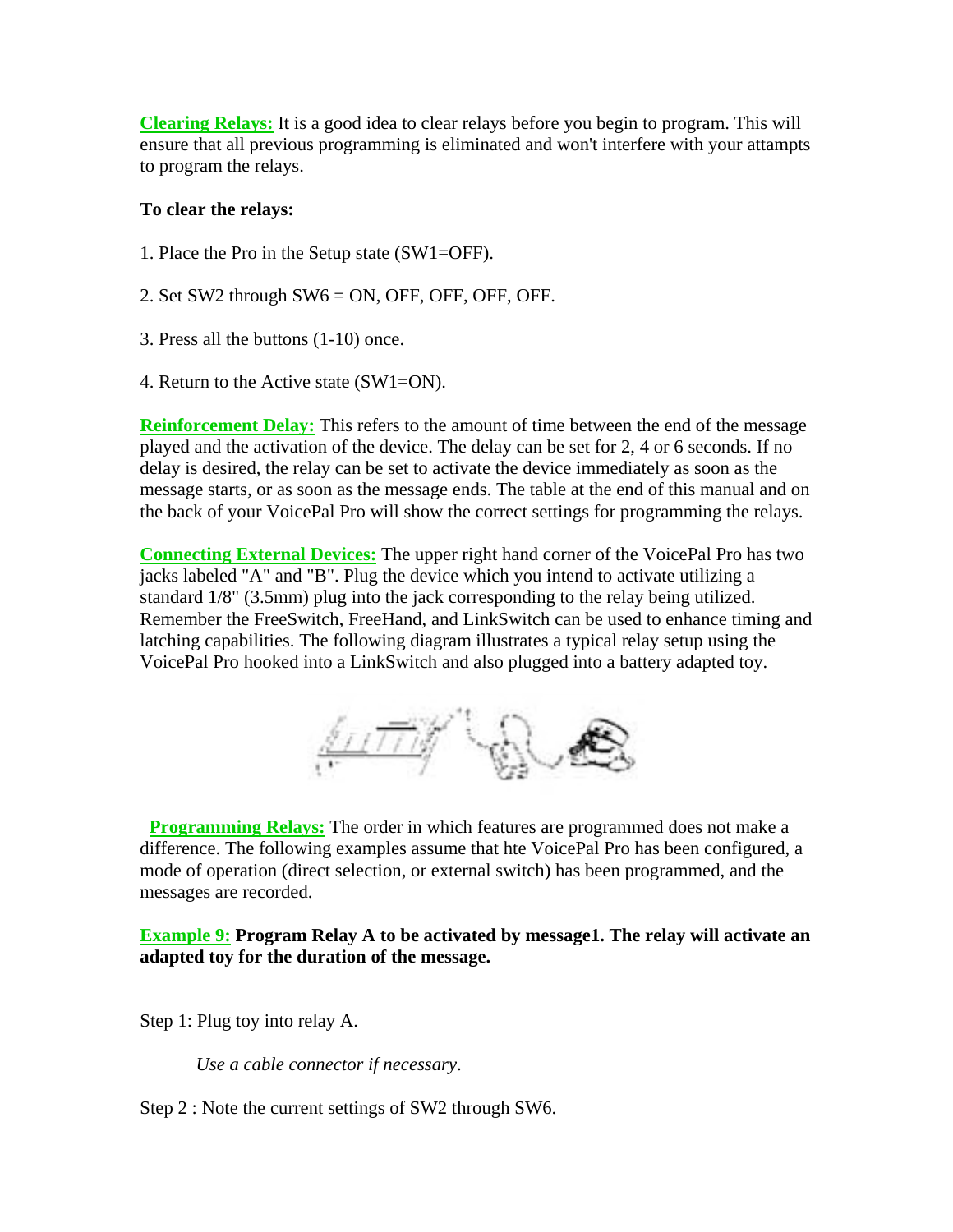Step 3: Set  $SW1 = OFF$ 

 *Places VoicePal Pro in the Setup state*

Step 4: Clear relays by setting SW2 through SW6 = ON, OFF, OFF, OFF, OFF. Press each button (1-10).

 *Erases any previous relays..*

Step 5: Set SW2 through  $SW6 = OFF$ , ON, ON, ON, ON

 *Sets relay A to duration of message.*

Step 6 : Press button 1. Record LED will flash.

 *Attaches Relay A to message 1.*

Step 7: Set  $SW1 = ON$ 

*Places VoicePal Pro to the Active state.*

Step 8: Return SW2 through SW6 to their previous settings.

*Returns Pro to desired configuration.*

When message 1 is activated, the device being used will activate until the message is completed, then stop.

**Example 10: Program two relays to be operated by two seperate messages. Message 1 will activate an environmental control (e.g. Adaptivation's FreeSwitch) which will activate a clock radio after the message plays. Message 2 will a battery operated toy for the duration of the message.**

Step 1: Plug the environmental control unit (ECU) into Relay A and also into the clock radio. Plug the battery operated toy into Relay B.

Step 2: Note the current settings of SW2 through SW6.

Step 3: Set  $SW1 = OFF$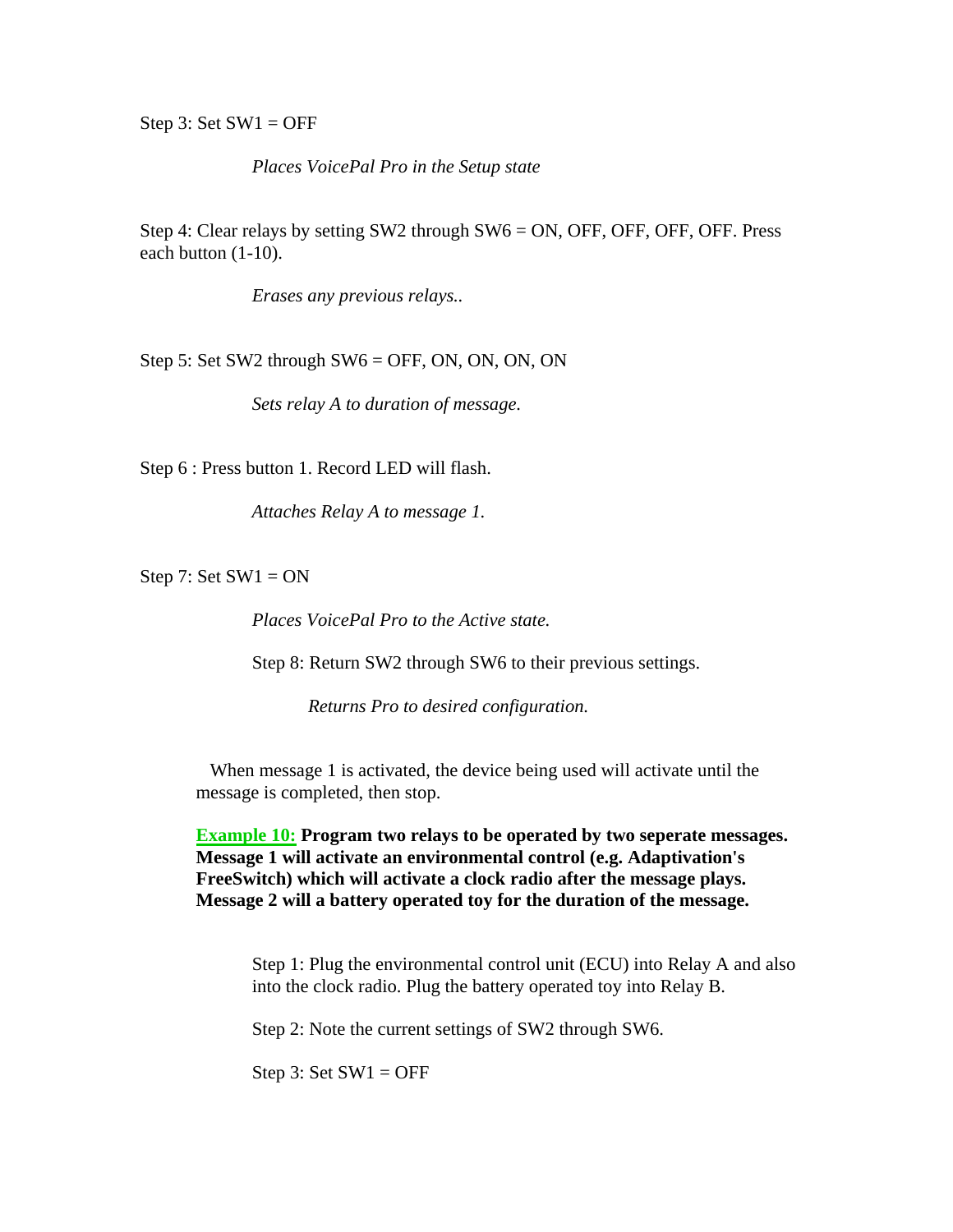Step 4: Clear relays.

Step 5: Set SW2 through SW6 = OFF, ON, ON, OFF, ON.

 *Sets up relay A for 0 second delay.*

Step 6: Press button #1.

 *Attaches relay A to message 1.*

Step 7: Set SW2 through SW6 =ON, OFF, ON, ON, ON.

 *Sets up relay B for duration of message.*

Step 8: Press button #2.

 *Attaches relay B to message 2.*

Step 9: Set  $SW1 = ON$ 

 *Returns VoicePal Pro to the Active state*

Step 10: Return SW2 through SW6 to their previous settings.

 When message 1 is activated, the message will play and immediately afterwards Relay A will activate the ECU and turn the radio on. Message 2 will turn on thetoy for as long as the message plays.

**Example 11: Program message 1 to activate an ECU with a radio immediately following the message. Message 2 will also activate the same ECU only there will be a four second delay following the end of the message. Relay A will be used.**

Step 1: Plug an ECU into Relay A and also into the radio.

Step 2: Note the current settings of SW2 through SW6.

Step 3: Set  $SW1 = OFF$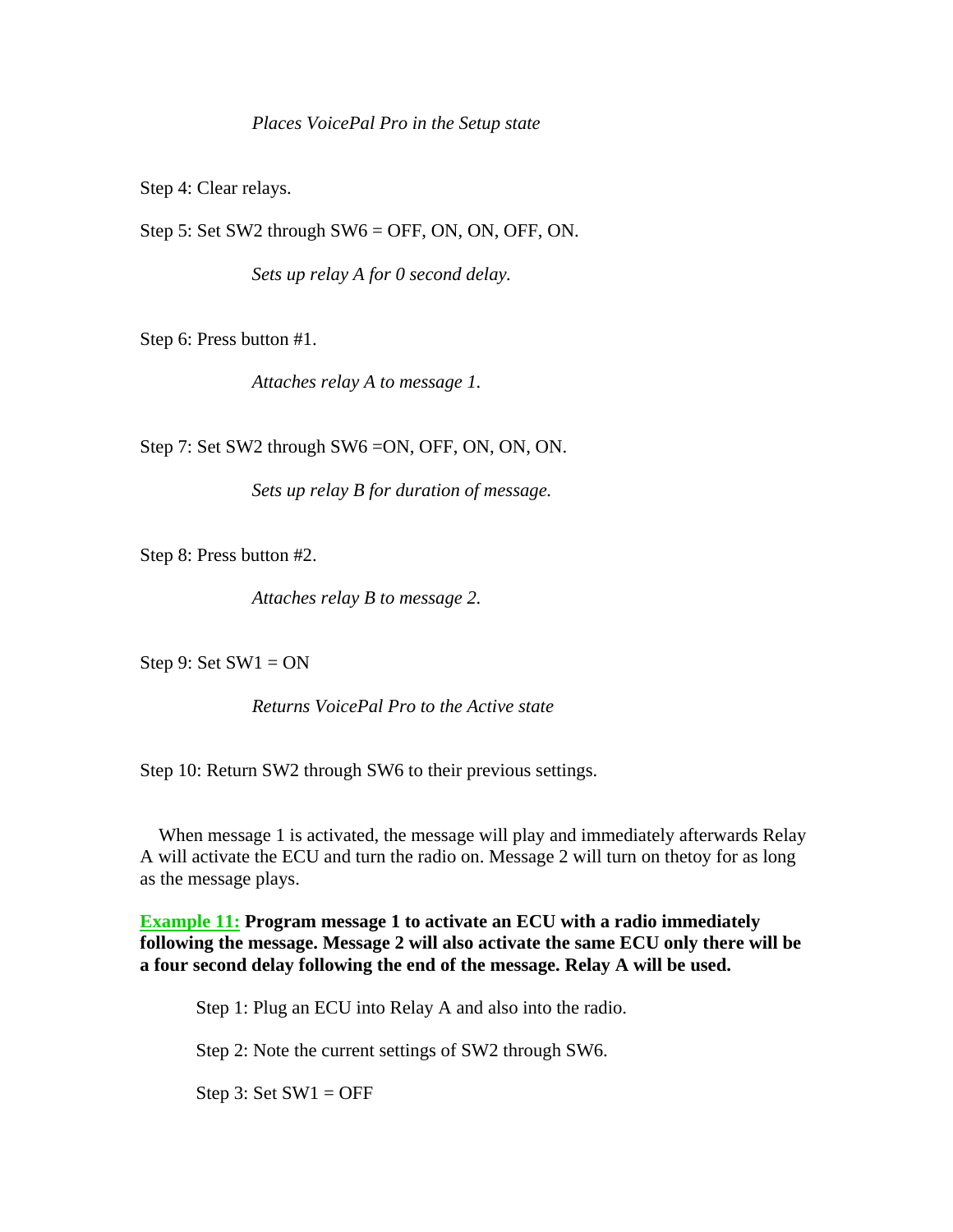*Places VoicePal Pro in the Setup state*

Step 4: Clear relays

Step 5: Set SW2 through SW6 = OFF, ON, ON, OFF, ON

 *Sets up Relay A for 0 second delay.*

Step 6: Press button #1. Record LED will flash.

 *"Attaches" relay A to message 1.*

Step 7: Set SW2 through SW6 = OFF, ON, OFF, OFF, ON

 *Sets up Relay A for a 4 sec delay.* Step 8: Press button #2. Record LED will flash.

 *"Attaches" relay A to message 2.*

Step 9: Set  $SW1 = ON$ 

 *Returns VoicePal Pro to the Active state.*

Step 10: Return SW2 through SW6 to their previous settings.

 When message 1 is activated, the message will play, then Relay A will activate the ECU turning the radio on. When message 2 is activated, the message will play, then four seconds after the message is over Relay A will activate the ECU turning the radio on. From this example, you can see one relay can be assigned to two different messages.

#### **Example 12: Program message 4 to turn on an adapted toy using a switch latch timer box (e.g. Adaptivation's LinkSwitch) with a six second delay.**

Step 1: Plug the Switch latch timer into Relay B and also the adapted toy.

Step 2: Note the current settings of SW2 through SW6.

Step 3: Set  $SW1 = OFF$ 

 *Places VoicePal Pro in the Setup state.*

Step 4: Clear previous relays.

Step 5: Set SW2 through SW6 =ON, OFF, OFF, OFF, ON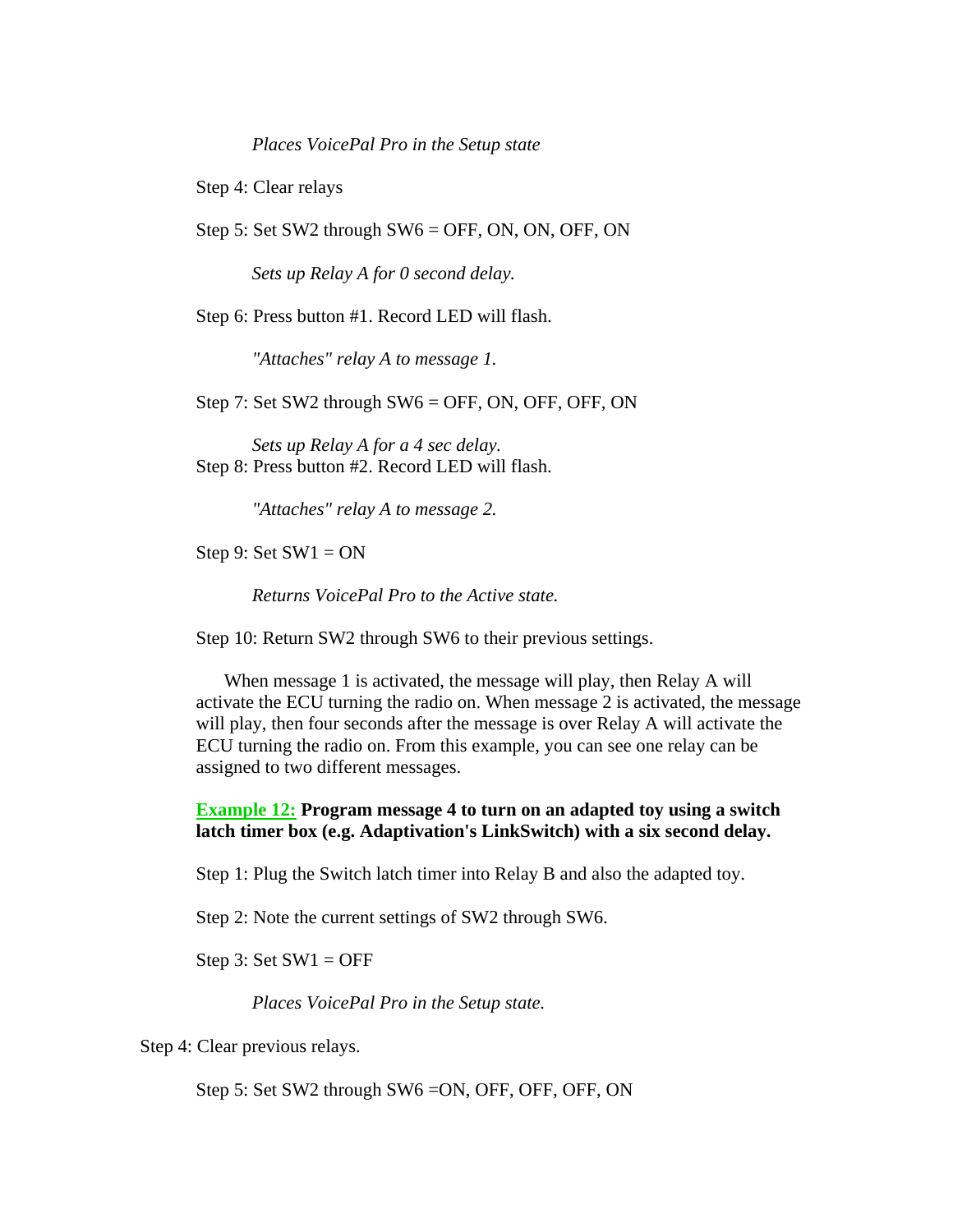*Set up Relay B for 6 second delay.*

Step 6: Press button #4

 *"Attaches" Relay B to message 4.*

Step 7: Set SW1=ON

 *Places the VoicePal Pro in Active state.*

Step 8: Return SW2 through SW6 to their previous settings.

 When message 4 is selected, the message will play and 6 seconds later Relay B will activate the switch latch timer and the toy.

## **Factory Settings:**

You may program as many of the features described at a time as you wish. When the batteries are removed, all options programmed while in the Setup state will revert to factory defaults. Any recorded messages will not be lost.

**External Speaker Jack:** This jack will allow you to plug in an additional speaker. This may be an amplified speaker for situations when a very loud volume is needed, or a set of headphones when a quite message is needed. The VoicePal Pro's internal speaker will automatically shut off when an external speaker is used.

**Overlays:** The VoicePal Pro has a built-in pouch which enables you to easily slide in custom overlays with picture or symbols. Included with the VoicePal Pro are templates for the 2, 3, 4, and 10 message modes. Boardmaker from Mayer-Johnson is a popular program which allows you to make custom overlays with many symbols to choose from. If you have Boardmaker, pre-sized templates are available. Use the following steps to open Adaptivation's pre-made grids.

- 1. Open Boardmaker
- 2. Under File menu, click Open.
- 3. Open the Pre-Made folder
- 4. Open the folder named "Adaptiv".
- 5. Choose the template you wish to use.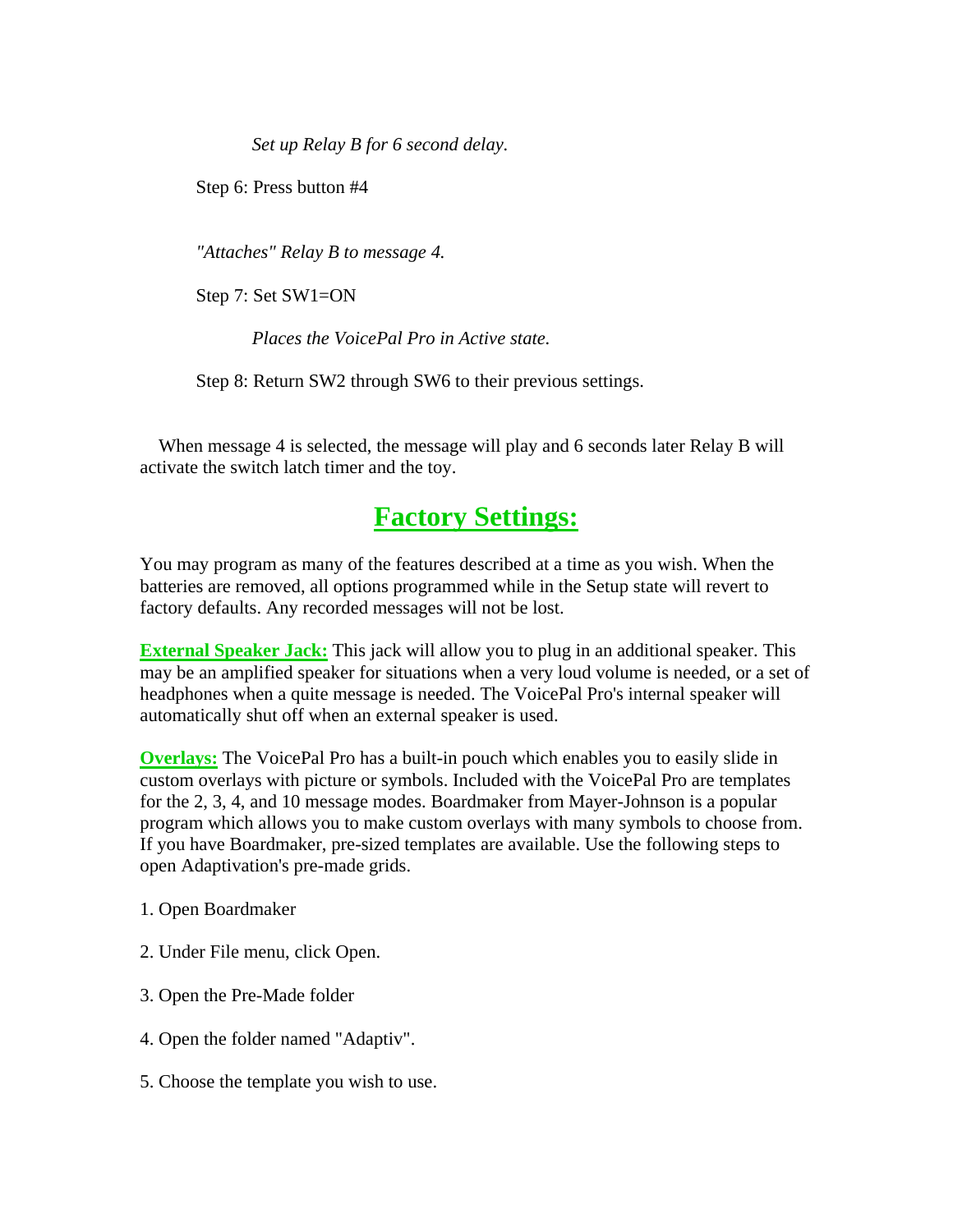## **Additional Options**

**Keyguards:** The VoicePal Pro has keyguards available to help the operator zero in on the desired keypad button. The keyguard helps prevent inadvertent activation of the keypad. Keyguards are available in 2, 3, 4, and 10 message formats.

**Carrying Case:** The VoicePal Pro has a custom designed carrying case available to help protect it from bumps, spills, and other hazards. The carrying case can be hung over the shoulder or worn around the waist to provide easy access.

## **Trouble Shooting**

#### **VoicePal Pro records but does not play back.**

- Is volume turned up?
- If external speaker is used, does it work?
- Is Delayed Activation being used? If so, press button for required length of time
- Do you have any relays programmed with reinforcement delay?
- Is the VoicePal Pro programmed for 2, 3, or 4 message mode? Keep in mind that some keypad buttons and corresponding external switch jacks are intentional "dead areas" and won't activate messages.
- Batteries may be too low to play back. Try new ones.
- Are batteries in correctly?

#### **VoicePal Pro will not go into RECORD mode.**

- Firmly press the record button for two to three seconds until the flashing Record light comes on solid, then release.
- Make sure SW1=ON.
- Make sure ON/OFF Volume switch is on.
- The VoicePal Pro will not go into RECORD mode until the message currently playing ends.
- Make sure the batteries are fresh.

#### **You can get into record mode but messages won't record.**

• Are you in 2, 3 or 4 message mode? These modes have intentional dead space and will not record in those areas.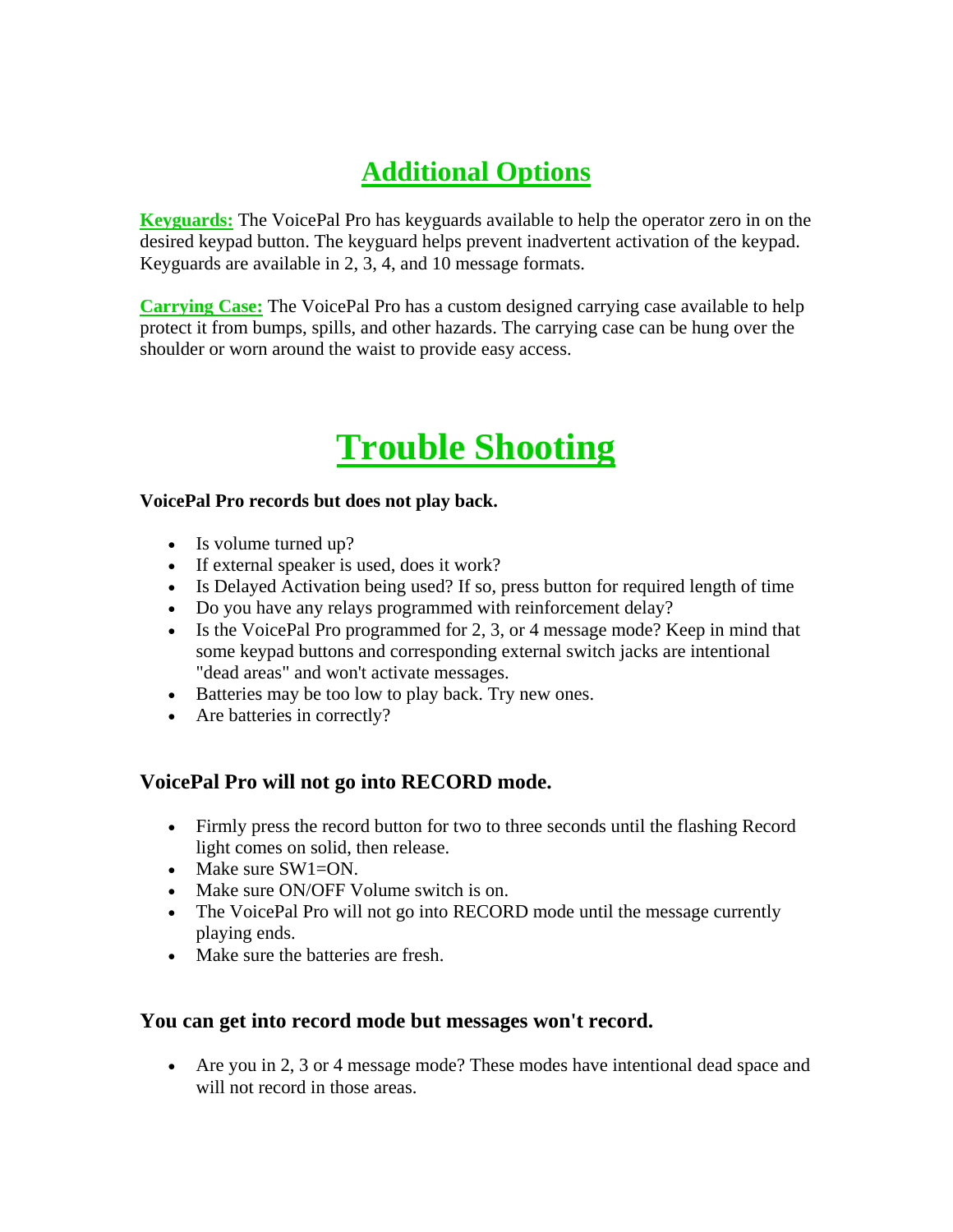• Release the record button after the record LED comes on. Do not depress the Record button and the keypad buttons at the same time.

#### **Messages are quiet or have too much background noise.**

- Speak clearly and loudly, no less than 12 inches away from the unit.
- Are you near a source of electrical noise? Such as: Power lines, automobile engine, electrical motor, certain electronic equipment, air conditioners, etc. If so, increase the distance of the VoicePal Pro from these sources of noise when recording your messages.
- Batteries may be too low.

#### **While using relays, you hear the relay clicking but the battery operated device does not turn on.**

- Is your battery operated device turned on?
- Does device work if you plug a conventional switch directly into it?
- Did you plug the battery operated device into the correct jack?
- Are the batteries fresh in your external battery operated device?

#### **Record LED stays on when unit is turned off.**

• If the VoicePal Pro is turned off while still in record mode, the Record LED will not turn off. It will simply dim. Take the VoicePal Pro out of record mode by pressing and holding record button until the flashing Record LED goes out. Then, turn the VoicePal Pro off.

## **VoicePal Pro Waranty**

## **1 Year Limited Warranty**

 Your Adaptivation VoicePal Pro was carefully tested and inspected before it was shipped from the factory. We warrant this product to be free from defects in materials and workmanship under normal use and service for one (1) year from the date of purchase. In the event of a defect in materials or workmanship, we will either repair or replace without charge, at our option, any part which in our judgment shows evidence of such defect within one (1) year of purchase. Taction Pads are warranted for six months from the original date of purchase.